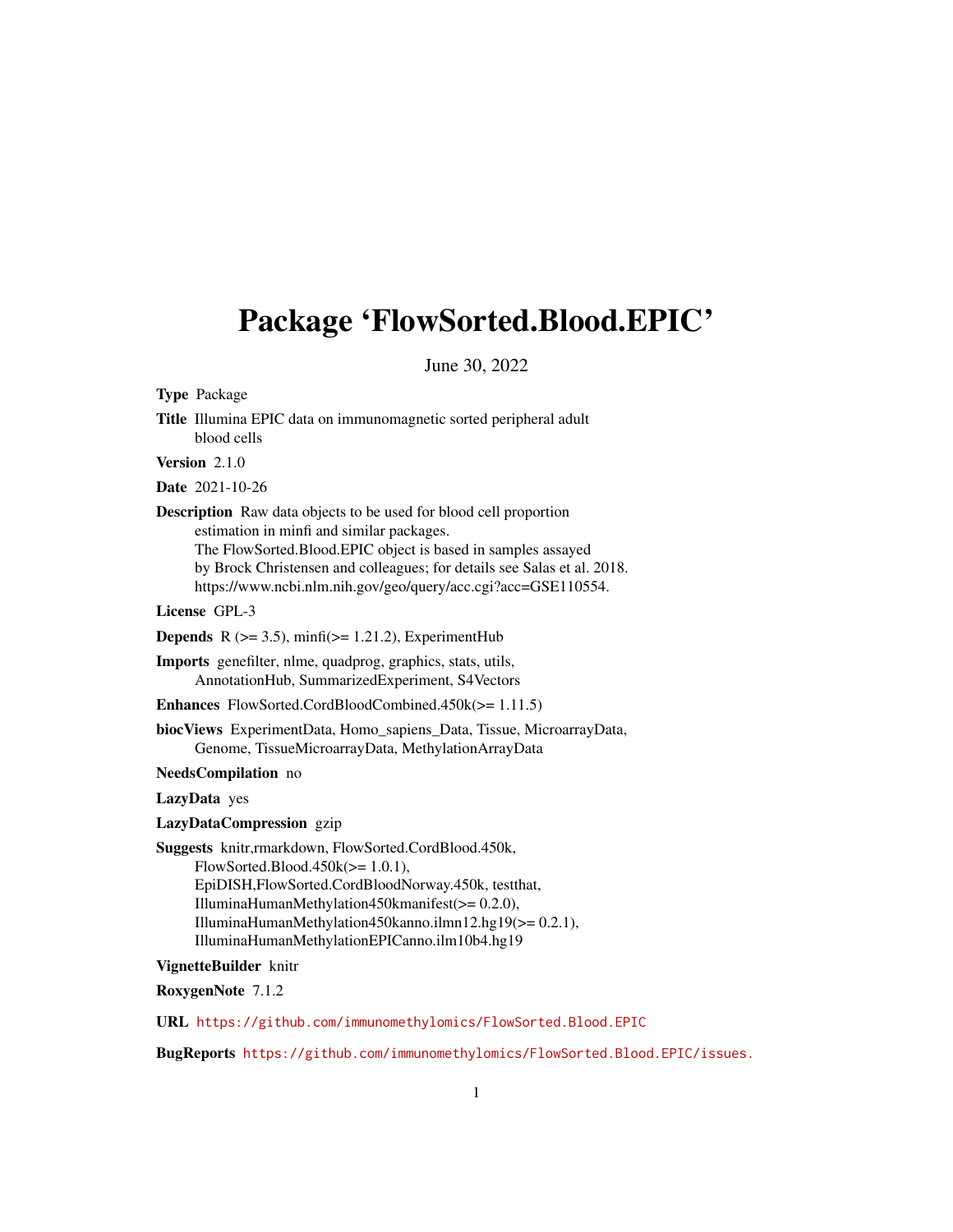<span id="page-1-0"></span>git\_url https://git.bioconductor.org/packages/FlowSorted.Blood.EPIC

git\_branch master

git\_last\_commit 49d8f01

git\_last\_commit\_date 2022-04-26

Date/Publication 2022-06-30

Author Lucas A. Salas [cre, aut], Devin C. Koestler [aut], Rondi A. Butler [ctb], Helen M. Hansen [ctb], John K. Wiencke [ctb], Karl T. Kelsey [ctb], Brock C. Christensen [ctb], Kasper Daniel Hansen [ctb] (author and maintainer of the original minfi estimateCellCounts and internal functions), Jean-Philippe Fortin [ctb] (contributor in the original minfi estimateCellCounts and internal functions), Shan V. Andrews [ctb] (contributor in the original minfi estimateCellCounts and internal functions), E. Andres Houseman [ctb] (author of the original quadratic programming function used for cell projection), Andrew E Jaffe [ctb] (author of the original estimateCellCounts and internal functions within minfi)

Maintainer Lucas A. Salas <lucas.a.salas.diaz@dartmouth.edu>

# R topics documented:

| $projectCellType\_CP \ldots \ldots \ldots \ldots \ldots \ldots \ldots \ldots \ldots \ldots \ldots \ldots 15$ |  |
|--------------------------------------------------------------------------------------------------------------|--|
|                                                                                                              |  |

#### **Index** [17](#page-16-0)

estimateCellCounts2 *estimateCellCounts2*

#### Description

estimateCellCounts2 function allows the use of customized reference datasets and IDOL probes L-DMR lists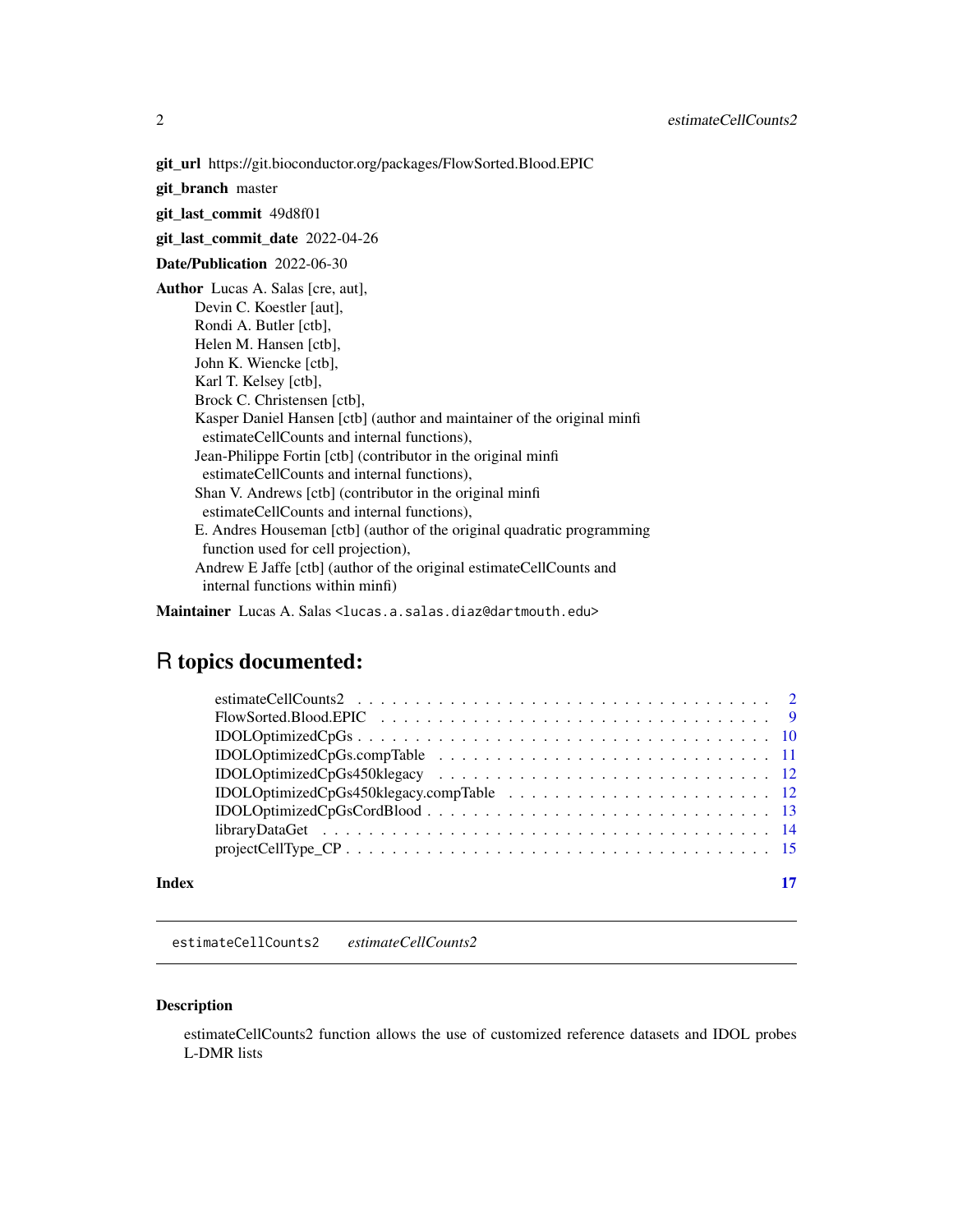estimateCellCounts2 3

# Usage

```
estimateCellCounts2(
  rgSet,
  compositeCellType = "Blood",
 processMethod = "preprocessNoob",
  probeSelect = "IDOL",
  cellTypes = c("CD8T", "CD4T", "NK", "Bcell", "Mono", "Neu"),
  referencePlatform = "IlluminaHumanMethylationEPIC",
  referenceset = NULL,
 CustomCpGs = NULL,
  returnAll = FALSE,
 meanPlot = FALSE,
 verbose = TRUE,
 lessThanOne = FALSE,
 cellcounts = NULL,
  ...
\mathcal{L}
```
# Arguments

| rgSet<br>compositeCellType | The input RGChannelSet or raw MethylSet for the procedure.                                                                                                                                                                                                                                                                                                                                                                                                                                                   |
|----------------------------|--------------------------------------------------------------------------------------------------------------------------------------------------------------------------------------------------------------------------------------------------------------------------------------------------------------------------------------------------------------------------------------------------------------------------------------------------------------------------------------------------------------|
|                            | Which composite cell type is being deconvoluted. Should be one of "Blood",<br>"CordBloodCombined", "CordBlood", "CordBloodNorway", "CordTissueAnd-<br>Blood", or "DLPFC". See details for preferred approaches.                                                                                                                                                                                                                                                                                              |
| processMethod              | Joint normalization/background correction for user and reference data                                                                                                                                                                                                                                                                                                                                                                                                                                        |
|                            | Default input, "preprocessNoob" in minfi, you can use "auto" for preprocessQuan-<br>tile for Blood and DLPFC in 450K datasets and preprocessNoob otherwise, ac-<br>cording to existing literature.                                                                                                                                                                                                                                                                                                           |
|                            | For MethylSet objects only "preprocessQuantile" is available. Set it to any minfi                                                                                                                                                                                                                                                                                                                                                                                                                            |
|                            | preprocessing function as a character if you want to override it, like "preprocess-<br>Funnorm"                                                                                                                                                                                                                                                                                                                                                                                                              |
| probeSelect                | How should probes be selected to distinguish cell types?                                                                                                                                                                                                                                                                                                                                                                                                                                                     |
|                            | Options include: 1) "IDOL", (default) for using a customized set of probes ob-<br>tained from IDOL optimization, available for Blood and Umbilical Cord Blood<br>2) "both", which selects an equal number $(50)$ of probes (with F-stat p-value $\lt$<br>1E-8) with the greatest magnitude of effect from the hyper- and hypo-methylated<br>sides, and 3) "any", which selects the 100 probes (with F-stat p-value $<$ 1E-8)<br>with the greatest magnitude of difference regardless of direction of effect. |
|                            | This according to minfi algorithm. Default input "auto" in minfi will use "any"<br>for cord blood and "both" otherwise. Please see references for more details.                                                                                                                                                                                                                                                                                                                                              |
| cellTypes                  | A vector of length K that contains the cell type names. Default: c("CD8T",<br>"CD4T", "NK", "Bcell", "Mono", "Neu"). Please notice that this library use<br>Neutrophils instead of Granulocytes. See details for your library.                                                                                                                                                                                                                                                                               |
| referencePlatform          |                                                                                                                                                                                                                                                                                                                                                                                                                                                                                                              |
|                            | The platform for the reference dataset; options include c("IlluminaHumanMethylation450k",<br>"IlluminaHumanMethylationEPIC" (default), "IlluminaHumanMethylation27k").                                                                                                                                                                                                                                                                                                                                       |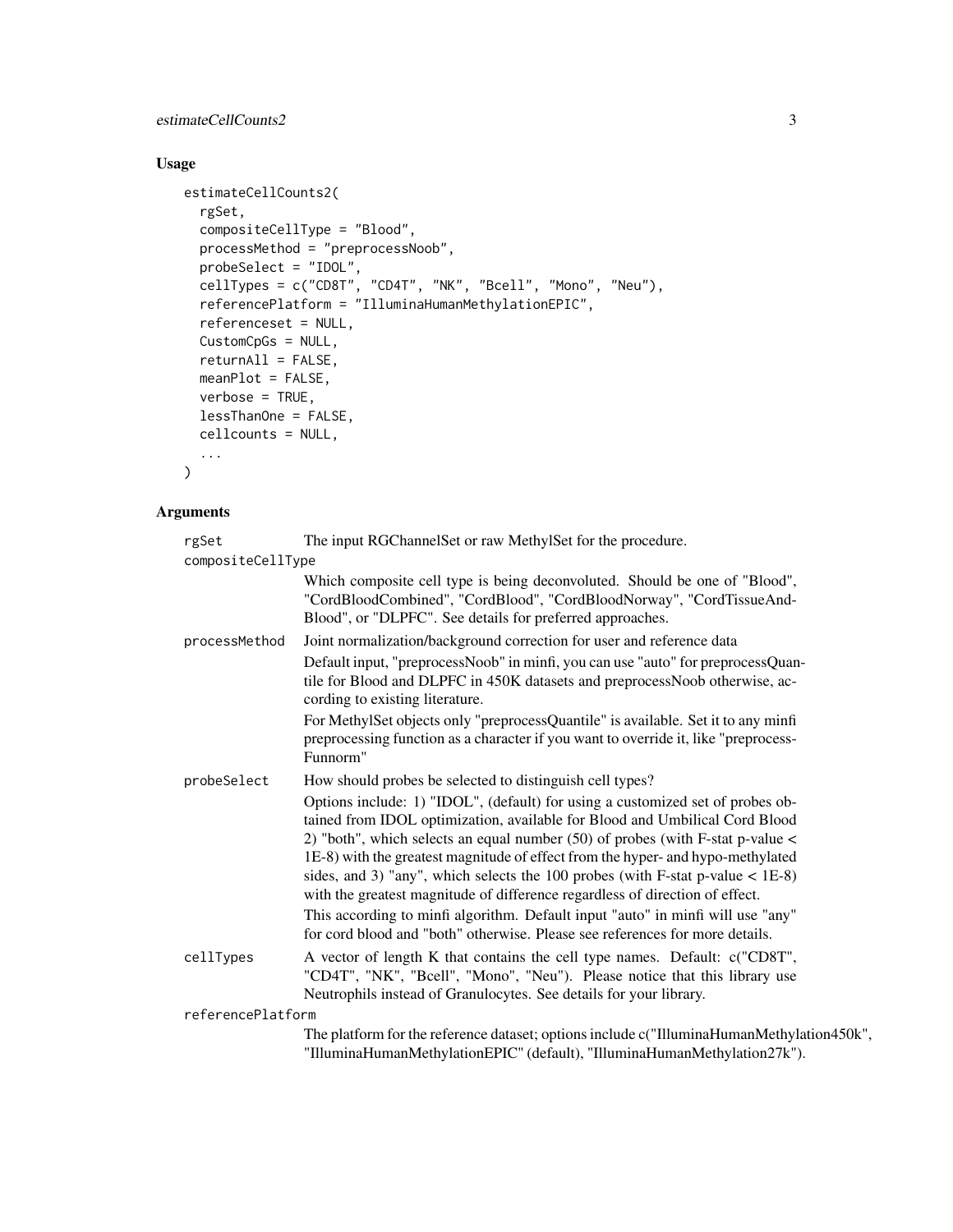|              | If the input rgSet belongs to another platform, it will be converted using minfi<br>function convertArray.                                                                                                                                                                                                                                                                   |
|--------------|------------------------------------------------------------------------------------------------------------------------------------------------------------------------------------------------------------------------------------------------------------------------------------------------------------------------------------------------------------------------------|
| referenceset | It is NULL by default.                                                                                                                                                                                                                                                                                                                                                       |
|              | A custom reference RGChannelSet object (in quotes) if it is not a package in-<br>stalled. This option also allows the user to perform the deconvolution in closed<br>computing clusters without internet access to ExperimentHub. For that down-<br>load and save the reference and input the resulting object here. If using an<br>installed reference package set to NULL. |
| CustomCpGs   | a custom vector of probe names for cell deconvolution. For custom lists it should<br>be a vector object (no quotes).                                                                                                                                                                                                                                                         |
| returnAll    | Should the composition table and the normalized user supplied data be return?<br>Default is False.                                                                                                                                                                                                                                                                           |
| meanPlot     | Whether to plots the average DNA methylation across the cell-type discriminat-<br>ing probes within the mixed and sorted samples.                                                                                                                                                                                                                                            |
| verbose      | Should the function be verbose?                                                                                                                                                                                                                                                                                                                                              |
| lessThanOne  | Should the predictions be constrained to exactly one, in minfi default is FALSE,<br>now you can select the option                                                                                                                                                                                                                                                            |
| cellcounts   | If cell counts are available (CBC, of flow sort) add a vector of lenght equal to<br>the samples being deconvolved                                                                                                                                                                                                                                                            |
| .            | Other arguments for preprocessquantile or other normalizations                                                                                                                                                                                                                                                                                                               |

#### Value

This function will return a list containing matrix of cell counts (counts), if returnAll=FALSE, or a list containing the counts, mean methylation per cellType, and the normalized betas (if returnAll is set to TRUE). These objects are important if you decide to use a different deconvolution algorithm such as CIBERSORT or robust partial correlation (RPC).

#### References

LA Salas et al. (2018). *An optimized library for reference-based deconvolution of whole-blood biospecimens assayed using the Illumina HumanMethylationEPIC BeadArray*. Genome Biology 19, 64. doi: [10.1186/s13059-018-1448-7](https://dx.doi.org/10.1186/s13059-018-1448-7)

LA Salas et al. (2022). *Enhanced cell deconvolution of peripheral blood using DNA methylation for high-resolution immune profiling*. Nat Comm (In Press). doi (biorxiv): [10.1101/2021.04.11.439377](https://dx.doi.org/10.1101/2021.04.11.439377)

DC Koestler et al. (2016). *Improving cell mixture deconvolution by identifying optimal DNA methylation libraries (IDOL)*. BMC bioinformatics. 17, 120. doi: [10.1186/s13059-018-1448-7.](https://dx.doi.org/10.1186/s13059-018-1448-7)

EA Houseman, et al.(2012) *DNA methylation arrays as surrogate measures of cell mixture distribution*. BMC bioinformatics 13:86. doi[:10.1186/1471-2105-13-86.](https://dx.doi.org/10.1186/s12859-016-0943-7)

AE Jaffe and RA Irizarry.(2014) *Accounting for cellular heterogeneity is critical in epigenome-wide association studies*. Genome Biology 15:R31. doi: [10.1186/gb-2014-15-2-r31.](https://dx.doi.org/10.1186/gb-2014-15-2-r31)

K Gervin, LA Salas et al. (2019) *Systematic evaluation and validation of references and library selection methods for deconvolution of cord blood DNA methylation data*. Clin Epigenetics 11,125. doi: [10.1186/s13148-019-0717-y.](https://dx.doi.org/10.1186/s13148-019-0717-y)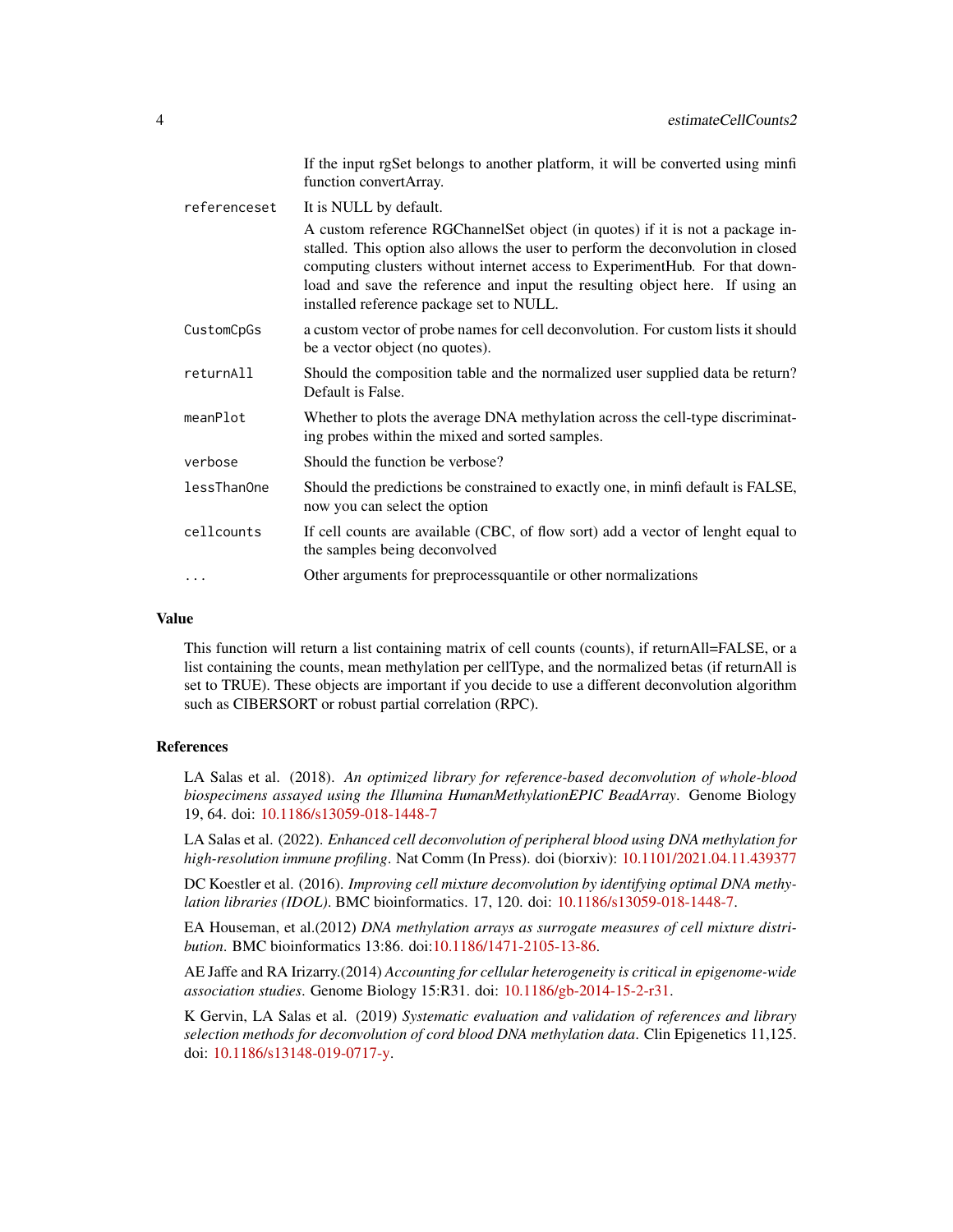KM Bakulski, et al. (2016) *DNA methylation of cord blood cell types: Applications for mixed cell birth studies*. Epigenetics 11:5. doi[:10.1080/15592294.2016.1161875.](https://dx.doi.org/10.1080/15592294.2016.1161875)

AJ Titus, et al. (2017). *Cell-type deconvolution from DNA methylation: a review of recent applications*. Hum Mol Genet 26: R216-R224. doi[:10.1093/hmg/ddx275](https://dx.doi.org/10.1093/hmg/ddx275)

AE Teschendorff, et al. (2017). *A comparison of reference-based algorithms for correcting celltype heterogeneity in Epigenome-Wide Association Studies*. BMC Bioinformatics 18: 105. doi: [10.1186/s12859-017-1511-5](https://dx.doi.org/10.1186/s12859-017-1511-5)

#### Examples

```
# FlowSorted.Blood.EPIC
# Step 1: Load the reference library to extract the artificial mixtures
# Note: If your machine does not allow access to internet you can download
# and save the file. Then load it manually into the R environment
# library(FlowSorted.Blood.EPIC)
FlowSorted.Blood.EPIC <- libraryDataGet("FlowSorted.Blood.EPIC")
# Step 2 separate the reference from the testing dataset if you want to run
# examples for estimations for this function example
RGsetTargets <- FlowSorted.Blood.EPIC[,
   FlowSorted.Blood.EPIC$CellType == "MIX"
]
sampleNames(RGsetTargets) <- paste(RGsetTargets$CellType,
    seq_len(dim(RGsetTargets)[2]),
    sep = "'')
RGsetTargets
# Step 3: use your favorite package for deconvolution.
# Deconvolute a target data set consisting of EPIC DNA methylation
# data profiled in blood, using your prefered method.
# You can use our IDOL optimized DMR library for the EPIC array. This object
# contains a vector of length 450 consisting of the IDs of the IDOL optimized
# CpG probes. These CpGs are used as the backbone for deconvolution and were
# selected because their methylation signature differs across the six normal
# leukocyte subtypes. Use the option "IDOL"
head(IDOLOptimizedCpGs)
# If you need to deconvolute a 450k legacy dataset use
# IDOLOptimizedCpGs450klegacy instead
# We recommend using Noob processMethod = "preprocessNoob" in minfi for the
# target and reference datasets.
# Cell types included are "CD8T", "CD4T", "NK", "Bcell", "Mono", "Neu"
# To use the IDOL optimized list of CpGs (IDOLOptimizedCpGs) use
# estimateCellCounts2 an adaptation of the popular estimateCellCounts in
# minfi. This function also allows including customized reference arrays.
# Do not run with limited RAM the normalization step requires a big amount
# of memory resources
```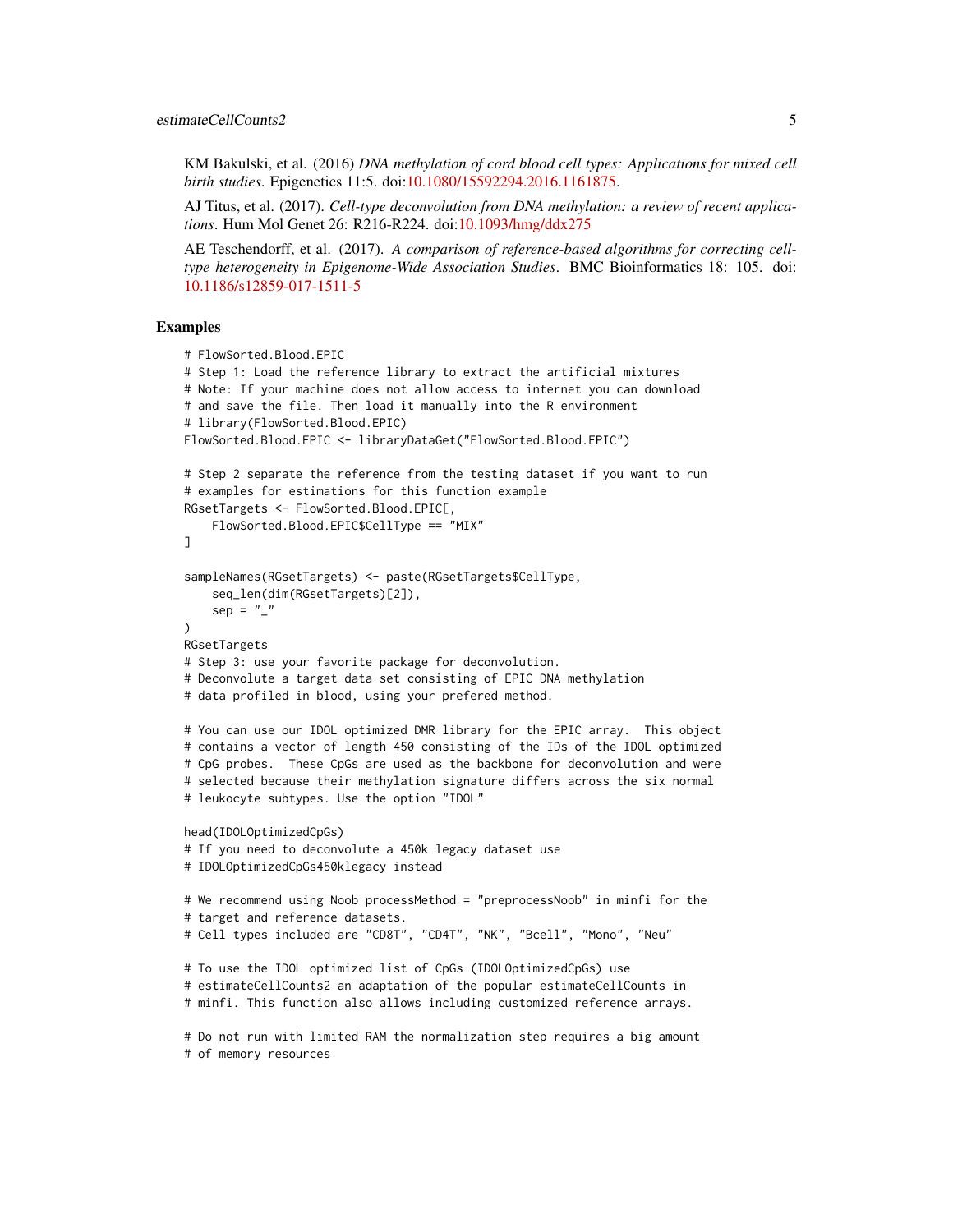```
if (memory.limit() > 8000) {
   propEPIC <- estimateCellCounts2(RGsetTargets,
        compositeCellType = "Blood",
        processMethod = "preprocessNoob",
        probeSelect = "IDOL",
        cellTypes = c("CD8T", "CD4T", "NK", "Bcell",
            "Mono", "Neu"
        \mathcal{L}\lambdahead(propEPIC$prop)
   percEPIC <- round(propEPIC$prop * 100, 1)
}
# #Advanced deconvolution CP/QP, CIBERSORT and/or RPC deconvolution
# noobset<- preprocessNoob(RGsetTargets)
# if (memory.limit()>8000){
# propEPIC<-projectCellType_CP (
# getBeta(noobset)[IDOLOptimizedCpGs,],
# IDOLOptimizedCpGs.compTable, contrastWBC=NULL, nonnegative=TRUE,
# lessThanOne=FALSE)
#
# head(propEPIC)
# percEPIC<-round(propEPIC*100,1)
# }
# #If you prefer CIBERSORT or RPC deconvolution use EpiDISH or similar
# #Example not to run
# library(EpiDISH)
# RPC <- epidish(getBeta(noobset)[IDOLOptimizedCpGs,],
# IDOLOptimizedCpGs.compTable), method = "RPC")
# RPC$estF#RPC proportion estimates
# percEPICRPC<-round(RPC$estF*100,1)#percentages
# CBS <- epidish(getBeta(noobset)[IDOLOptimizedCpGs,],
# IDOLOptimizedCpGs.compTable), method = "CBS")
# CBS$estF#CBS proportion estimates
# percEPICCBS<-round(CBS$estF*100,1)#percentages
# UMBILICAL CORD BLOOD DECONVOLUTION
library(FlowSorted.CordBloodCombined.450k)
# Step 1: Load the reference library to extract the umbilical cord samples
FlowSorted.CordBloodCombined.450k <-
    libraryDataGet("FlowSorted.CordBloodCombined.450k")
FlowSorted.CordBloodCombined.450k
# Step 2 separate the reference from the testing dataset if you want to run
# examples for estimations for this function example
RGsetTargets <- FlowSorted.CordBloodCombined.450k[,
```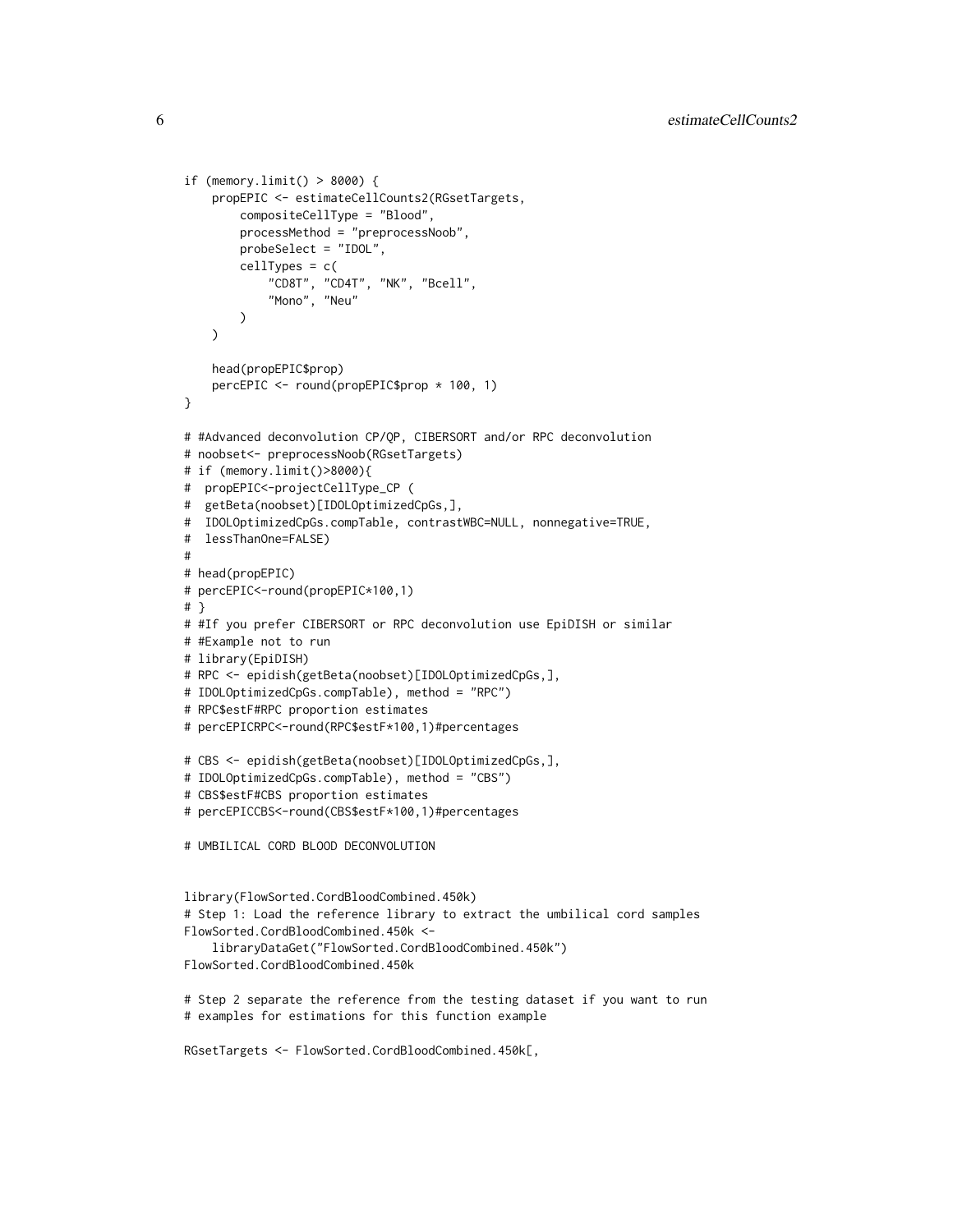```
FlowSorted.CordBloodCombined.450k$CellType == "WBC"
]
sampleNames(RGsetTargets) <- paste(RGsetTargets$CellType,
    seq_len(dim(RGsetTargets)[2]),
    sep = ""
)
RGsetTargets
# Step 3: use your favorite package for deconvolution.
# Deconvolute a target data set consisting of 450K DNA methylation
# data profiled in blood, using your prefered method.
# You can use our IDOL optimized DMR library for the Cord Blood, This object
# contains a vector of length 517 consisting of the IDs of the IDOL optimized
# CpG probes. These CpGs are used as the backbone for deconvolution and were
# selected because their methylation signature differs across the six normal
# leukocyte subtypes plus the nucleated red blood cells.
data("IDOLOptimizedCpGsCordBlood")
head(IDOLOptimizedCpGsCordBlood)
# We recommend using Noob processMethod = "preprocessNoob" in minfi for the
# target and reference datasets.
# Cell types included are "CD8T", "CD4T", "NK", "Bcell", "Mono", "Gran",
# "nRBC"
# To use the IDOL optimized list of CpGs (IDOLOptimizedCpGsCordBlood) use
# estimateCellCounts2 from FlowSorted.Blood.EPIC.
# Do not run with limited RAM the normalization step requires a big amount
# of memory resources. Use the parameters as specified below for
# reproducibility.
#
if (memory.limit() > 8000) {
   propUCB <- estimateCellCounts2(RGsetTargets,
        compositeCellType = "CordBloodCombined",
        processMethod = "preprocessNoob",
        probeSelect = "IDOL",
        cellTypes = c("CD8T", "CD4T", "NK",
            "Bcell", "Mono", "Gran", "nRBC"
        \lambda)
    head(propUCB$prop)
    percUCB <- round(propUCB$prop * 100, 1)
}
# Using cell counts instead of proportions
library(FlowSorted.Blood.450k)
RGsetTargets2 <- FlowSorted.Blood.450k[,
   FlowSorted.Blood.450k$CellType == "WBC"
]
sampleNames(RGsetTargets2) <- paste(RGsetTargets2$CellType,
    seq_len(dim(RGsetTargets2)[2]),
    sep = ""
)
RGsetTargets2
```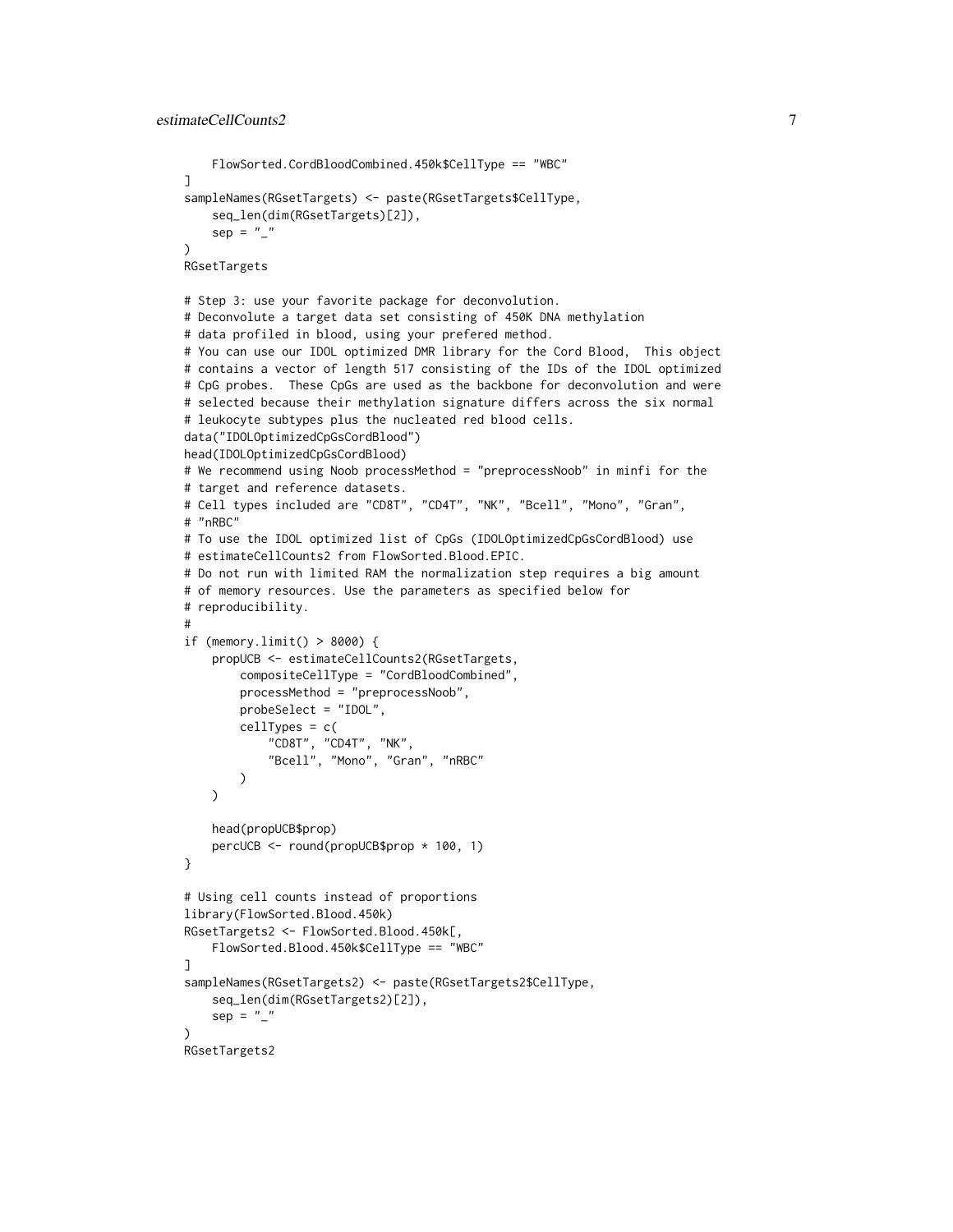```
propEPIC2 <- estimateCellCounts2(RGsetTargets2,
    compositeCellType = "Blood",
   processMethod = "preprocessNoob",
   probeSelect = "IDOL",
    cellTypes = c(
        "CD8T", "CD4T", "NK", "Bcell",
       "Mono", "Neu"
    ), cellcounts = rep(10000, 6)
\lambdahead(propEPIC2$prop)
head(propEPIC2$counts)
percEPIC2 <- round(propEPIC2$prop * 100, 1)
## Blood Extended deconvolution or any external reference
## please contact \email{Technology.Transfer@dartmouth.edu}
# library (FlowSorted.BloodExtended.EPIC)
## Step 1: Extract the mix samples
# library(FlowSorted.Blood.EPIC)
# library(ExperimentHub)
# FlowSorted.Blood.EPIC <- libraryDataGet('FlowSorted.Blood.EPIC')
## Step 2 separate the reference from the testing dataset if you want to run
## examples for estimations for this function example
# RGsetTargets <- FlowSorted.Blood.EPIC[,
# FlowSorted.Blood.EPIC$CellType == "MIX"]
# sampleNames(RGsetTargets) <- paste(RGsetTargets$CellType,
# seq_len(dim(RGsetTargets)[2]), sep = "_")
# RGsetTargets
## Step 3: use your favorite package for deconvolution.
## Deconvolute the target data set 450K or EPIC blood DNA methylation.
## We recommend ONLY the IDOL method, the automatic method can lead to severe
## biases.
## We recommend using Noob processMethod = "preprocessNoob" in minfi for the
## target and reference datasets.
## Cell types included are "Bas", "Bmem", "Bnv", "CD4mem", "CD4nv",
## "CD8mem", "CD8nv", "Eos", "Mono", "Neu", "NK", and "Treg"
## Use estimateCellCounts2 from FlowSorted.Blood.EPIC.
## Do not run with limited RAM the normalization step requires a big amount
## of memory resources. Use the parameters as specified below for
## reproducibility.
#
# if (memory.limit()>8000){
# prop_ext <- estimateCellCounts2(RGsetTargets,
# compositeCellType = "BloodExtended",
# processMethod = "preprocessNoob",
# probeSelect = "IDOL",
# cellTypes = c(
# "Bas", "Bmem", "Bnv",
# "CD4mem", "CD4nv",
```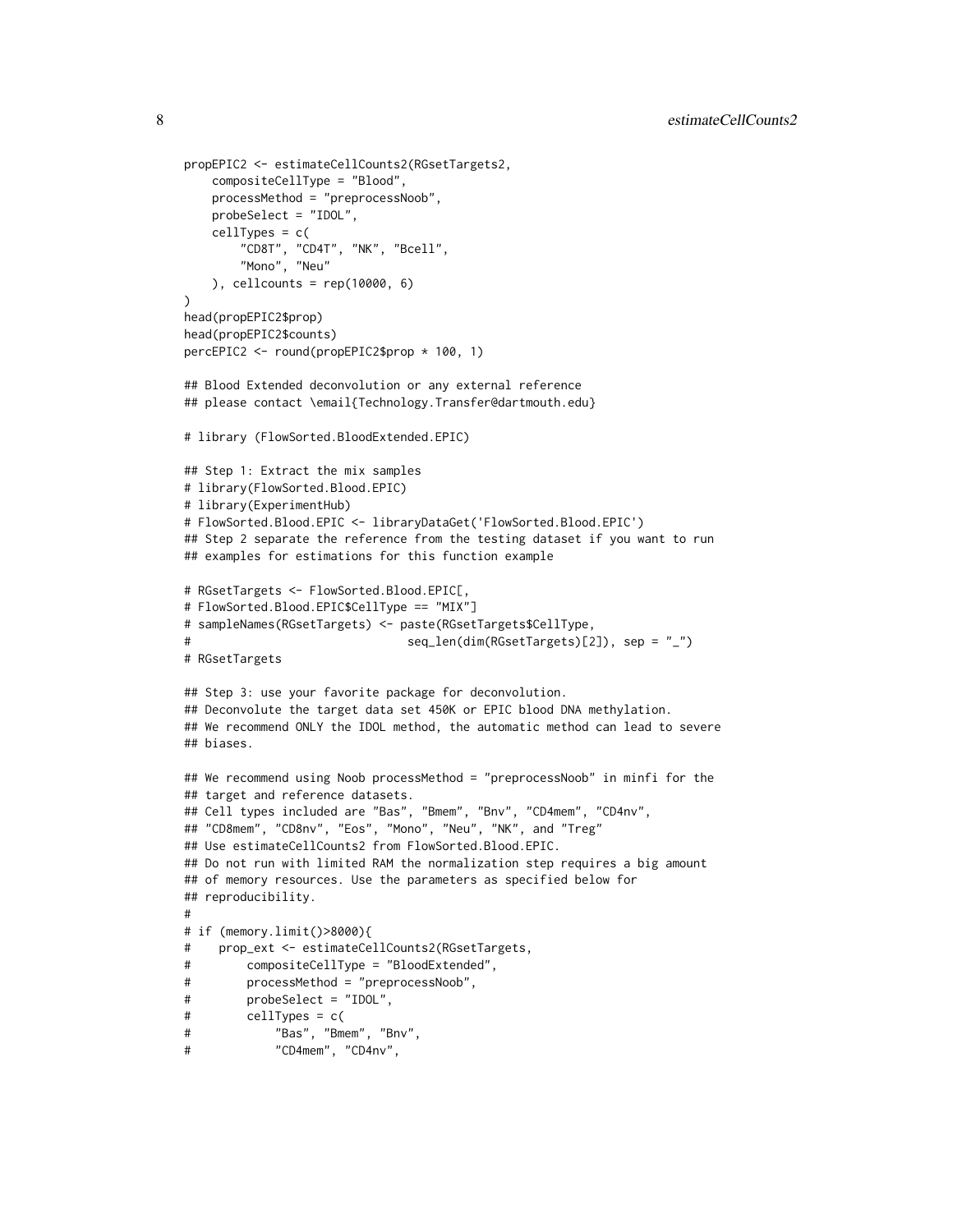```
# "CD8mem", "CD8nv", "Eos",
# "Mono", "Neu", "NK", "Treg"),
#CustomCpGs =if(RGsetTargets@annotation[1]=="IlluminaHumanMethylationEPIC"){
#IDOLOptimizedCpGsBloodExtended}else{IDOLOptimizedCpGsBloodExtended450k}))
# perc_ext<-round(prop_ext$prop*100,1)
# head(perc_ext)
# }
## End of example
```
FlowSorted.Blood.EPIC *FlowSorted.Blood.EPIC*

#### Description

Illumina Human Methylation data from EPIC on immunomagnetic sorted adult blood cell populations. The FlowSorted.Blood.EPIC package contains Illumina HumanMethylationEPIC ("EPIC")) DNA methylation microarray data from the immunomethylomics group [\(Salas et al. 2018\),](https://dx.doi.org/10.1186/s13059-018-1448-7) consisting of 37 magnetic sorted blood cell references and 12 samples, formatted as an RGChannelSet object for integration and normalization using most of the existing Bioconductor packages.

This package contains data similar to the FlowSorted.Blood.450k package consisting of data from peripheral blood samples generated from adult men and women. However, when using the newer EPIC microarray minfi estimates of cell type composition using the FlowSorted.Blood.450k package are less precise compared to actual cell counts. Hence, this package consists of appropriate data for deconvolution of adult blood samples used in for example EWAS relying in the newer EPIC technology.

Researchers may find this package useful as these samples represent different cellular populations ( T lymphocytes (CD4+ and CD8+), B cells (CD19+), monocytes (CD14+), NK cells (CD56+) and Neutrophils of cell sorted blood generated with high purity estimates. As a test of accuracy 12 experimental mixtures were reconstructed using fixed amounts of DNA from purified cells. We offer the function estimateCellCounts2 a modification of the popular estimatesCellCounts function in minfi. This function allows estimating cellular composition in users' whole blood Illumina EPIC samples using a modified version of the algorithm constrained projection/quadratic programming described in Houseman et al. 2012. For a slightly more accurate estimations we also offered an IDOL optimized CpG selection for cell deconvolution as the object IDOLOptimizedCpGs, and the IDOLOptimizedCpGs450klegacy object for legacy 450K datasets. See the objects help for details.

#### Usage

```
FlowSorted.Blood.EPIC
#See ?estimateCellCounts2 for cell deconvolution guidelines
```
#### Format

A class: RGChannelSet, dimensions: 1051815 49

#### Value

RGChannelSet 49 samples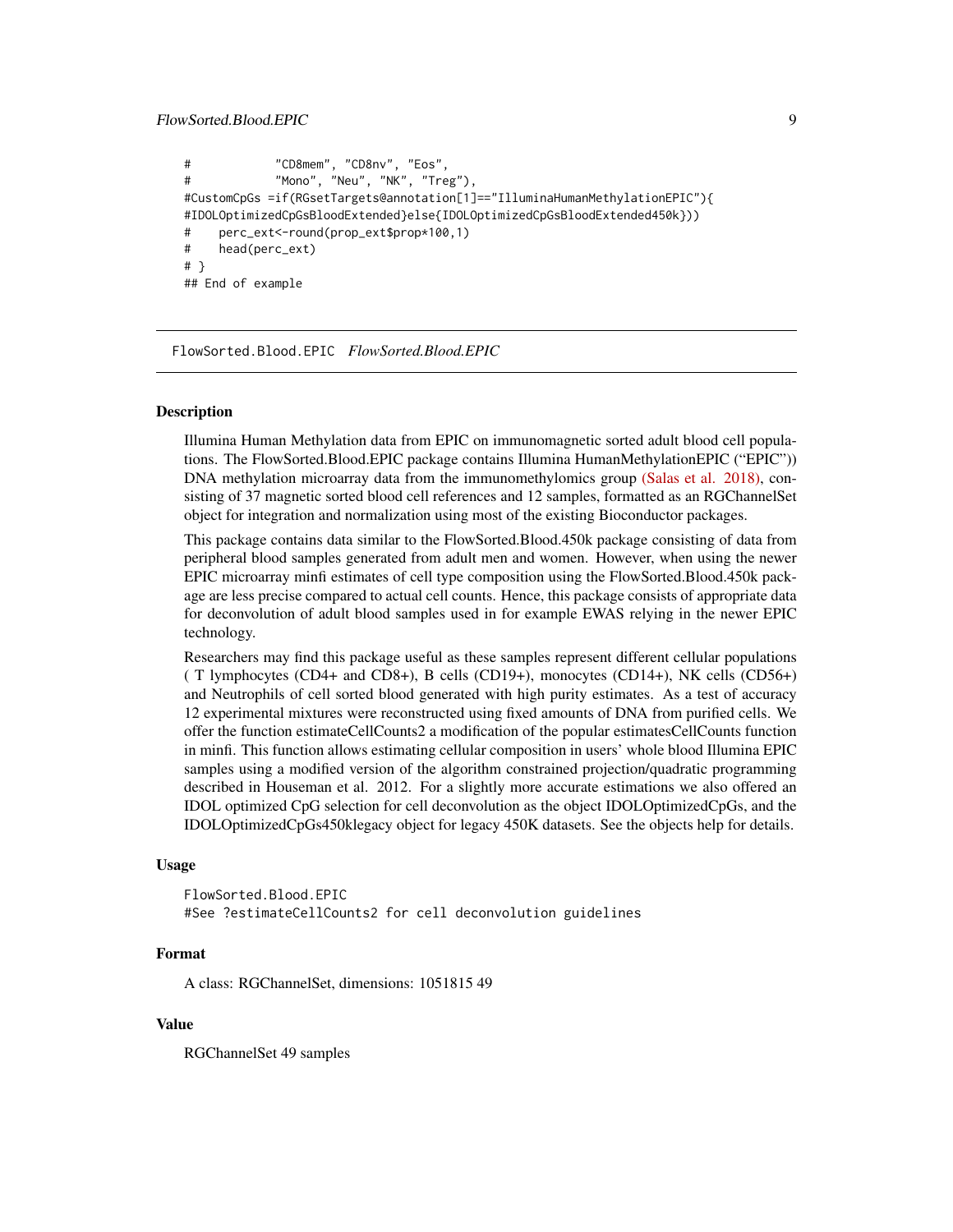#### <span id="page-9-0"></span>Source

The FlowSorted.Blood.EPIC object is based in samples assayed by Brock Christensen and colleagues; Salas et al. 2018. [GSE110554](https://www.ncbi.nlm.nih.gov/geo/query/acc.cgi?acc=GSE110554)

# See Also

#### References

- 1. LA Salas et al. (2018). *An optimized library for reference-based deconvolution of wholeblood biospecimens assayed using the Illumina HumanMethylationEPIC BeadArray*. Genome Biology 19, 64. doi: [10.1186/s13059-018-1448-7.](https://dx.doi.org/10.1186/s13059-018-1448-7)
- 2. DC Koestler et al. (2016). *Improving cell mixture deconvolution by identifying optimal DNA methylation libraries (IDOL)*. BMC bioinformatics. 17, 120. doi[:10.1186/s12859-016-0943-](https://dx.doi.org/10.1186/s12859-016-0943-7) [7.](https://dx.doi.org/10.1186/s12859-016-0943-7)
- 3. EA Houseman et al. (2012) *DNA methylation arrays as surrogate measures of cell mixture distribution*. BMC Bioinformatics 13, 86. doi[:10.1186/1471-2105-13-86.](https://dx.doi.org/10.1186/s12859-016-0943-7)
- 4. minfi package, tools for analyzing DNA methylation microarrays

#### Examples

- # FlowSorted.Blood.EPIC<-
- # libraryDataGet('FlowSorted.Blood.EPIC')
- # FlowSorted.Blood.EPIC
- # table(FlowSorted.Blood.EPIC\$CellType)

| IDOLOptimizedCpGs | IDOL Optimized CpGs for adult blood DNA methylation deconvolu- |
|-------------------|----------------------------------------------------------------|
|                   | tion EPIC                                                      |

# Description

This object is a vector of length 450 consisting of the names of the IDOL optimized CpGs. These CpGs are used as the backbone for deconvolution and were selected because their methylation signature differs across the six normal leukocyte subtypes.

#### Usage

IDOLOptimizedCpGs

#### Format

An object of class "character" of length 450.

The format is: chr [1:450] "cg08769189" "cg07661835" "cg00219921" "cg13468685" ...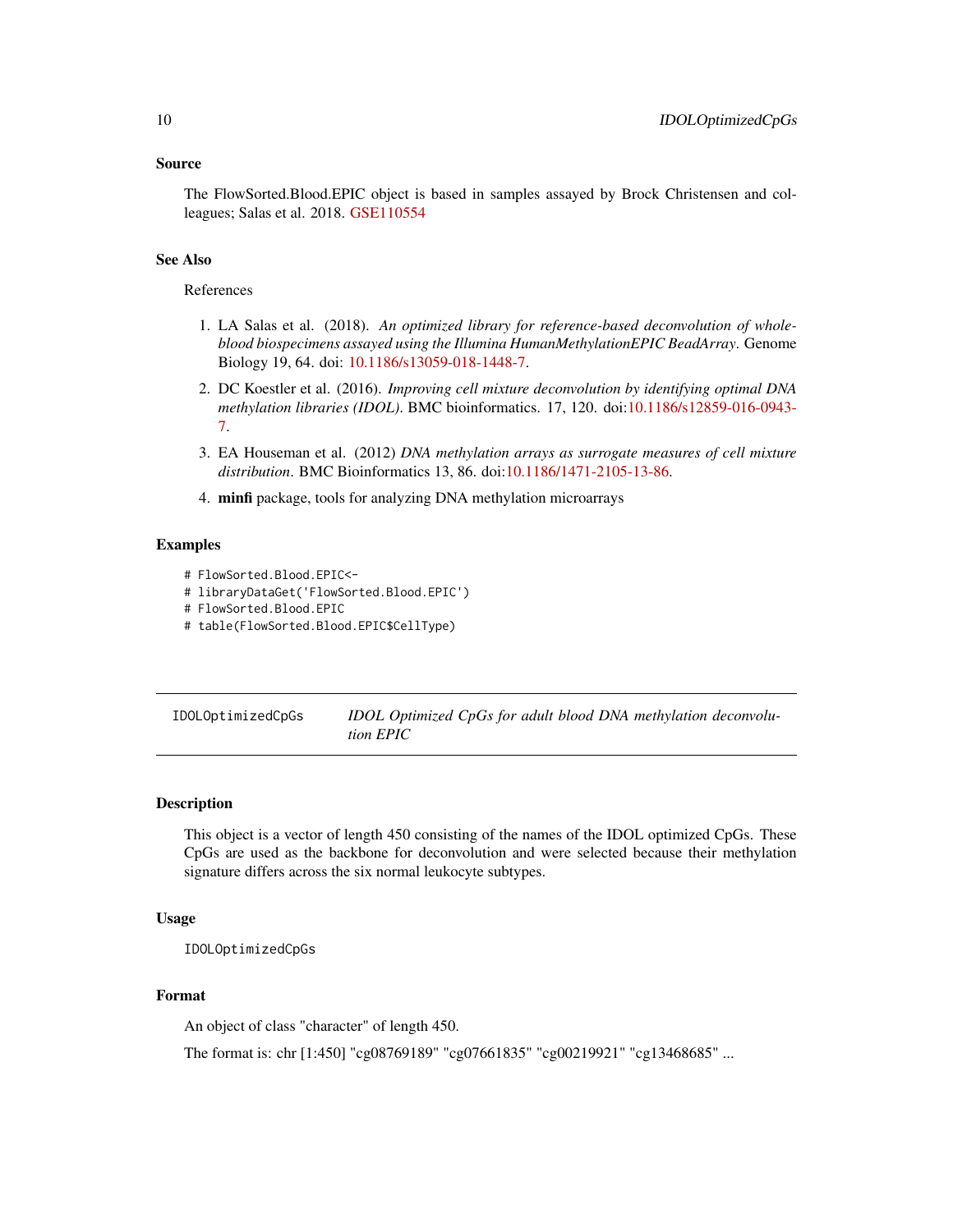#### <span id="page-10-0"></span>References

LA Salas et al. (2018). *An optimized library for reference-based deconvolution of whole-blood biospecimens assayed using the Illumina HumanMethylationEPIC BeadArray*. Genome Biology 19, 64. doi: [10.1186/s13059-018-1448-7](https://dx.doi.org/10.1186/s13059-018-1448-7)

DC Koestler et al. (2016). *Improving cell mixture deconvolution by identifying optimal DNA methylation libraries (IDOL)*. BMC bioinformatics. 17, 120. doi: [10.1186/s13059-018-1448-7.](https://dx.doi.org/10.1186/s13059-018-1448-7)

#### Examples

# Do not run

# head(IDOLOptimizedCpGs)

```
IDOLOptimizedCpGs.compTable
```
*IDOL Optimized CpGs matrix for adult blood DNA methylation deconvolution EPIC*

#### Description

This object is a matrix of dimensions 450 x 6 consisting of the average DNA methylation values fo the probes included in the IDOL optimized CpGs per each of the six cell types available. These CpGs are used as the backbone for deconvolution and were selected because their methylation signature differs across the six normal leukocyte subtypes.

### Usage

```
IDOLOptimizedCpGs.compTable
```
#### Format

An object of class "matrix" of dimensions 450 x 6.

The format is: num [1:450, 1:6] 0.197 0.105 0.135 0.654 0.246 ...

#### References

LA Salas et al. (2018). *An optimized library for reference-based deconvolution of whole-blood biospecimens assayed using the Illumina HumanMethylationEPIC BeadArray*. Genome Biology 19, 64. doi: [10.1186/s13059-018-1448-7](https://dx.doi.org/10.1186/s13059-018-1448-7)

DC Koestler et al. (2016). *Improving cell mixture deconvolution by identifying optimal DNA methylation libraries (IDOL)*. BMC bioinformatics. 17, 120. doi: [10.1186/s13059-018-1448-7.](https://dx.doi.org/10.1186/s13059-018-1448-7)

#### Examples

- # data ("IDOLOptimizedCpGs.compTable")
- # head(IDOLOptimizedCpGs.compTable)
- # See ?estimateCellCounts2 for deconvolution examples (advanced user option)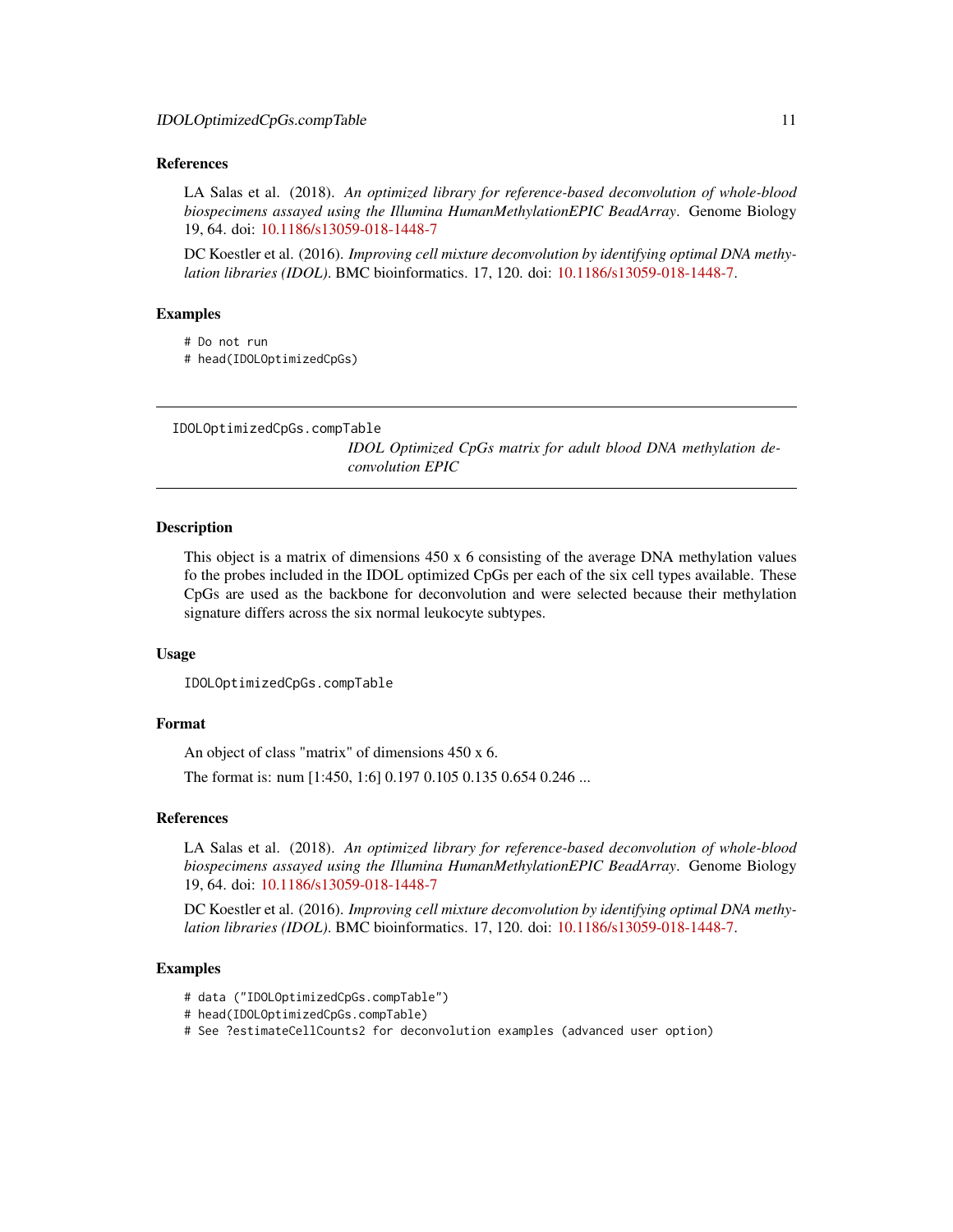<span id="page-11-0"></span>IDOLOptimizedCpGs450klegacy

*IDOL Optimized CpGs for adult blood DNA methylation deconvolution EPIC*

#### Description

This object is a vector of length 350 consisting of the names of the IDOL optimized CpGs to use in the older 450K platform. These CpGs are used as the backbone for deconvolution and were selected because their methylation signature differs across the six normal leukocyte subtypes.

#### Usage

IDOLOptimizedCpGs450klegacy

#### Format

An object of class "character" of length 350.

The format is: chr [1:350] "cg14232368" "cg15087459" "cg20538211" "cg11944101" ...

#### References

LA Salas et al. (2018). *An optimized library for reference-based deconvolution of whole-blood biospecimens assayed using the Illumina HumanMethylationEPIC BeadArray*. Genome Biology 19, 64. doi: [10.1186/s13059-018-1448-7](https://dx.doi.org/10.1186/s13059-018-1448-7)

DC Koestler et al. (2016). *Improving cell mixture deconvolution by identifying optimal DNA methylation libraries (IDOL)*. BMC bioinformatics. 17, 120. doi: [10.1186/s13059-018-1448-7.](https://dx.doi.org/10.1186/s13059-018-1448-7)

### Examples

- # data ("IDOLOptimizedCpGs450klegacy")
- # head(IDOLOptimizedCpGs450klegacy)
- # See ?estimateCellCounts2 for deconvolution examples

IDOLOptimizedCpGs450klegacy.compTable

*IDOL Optimized CpGs matrix for adult blood DNA methylation deconvolution EPIC*

#### Description

This object is a matrix of dimensions 350 x 6 consisting of the average DNA methylation values fo the probes included in the IDOL optimized CpGs per each of the six cell types available to use in the older 450K platform. These CpGs are used as the backbone for deconvolution and were selected because their methylation signature differs across the six normal leukocyte subtypes.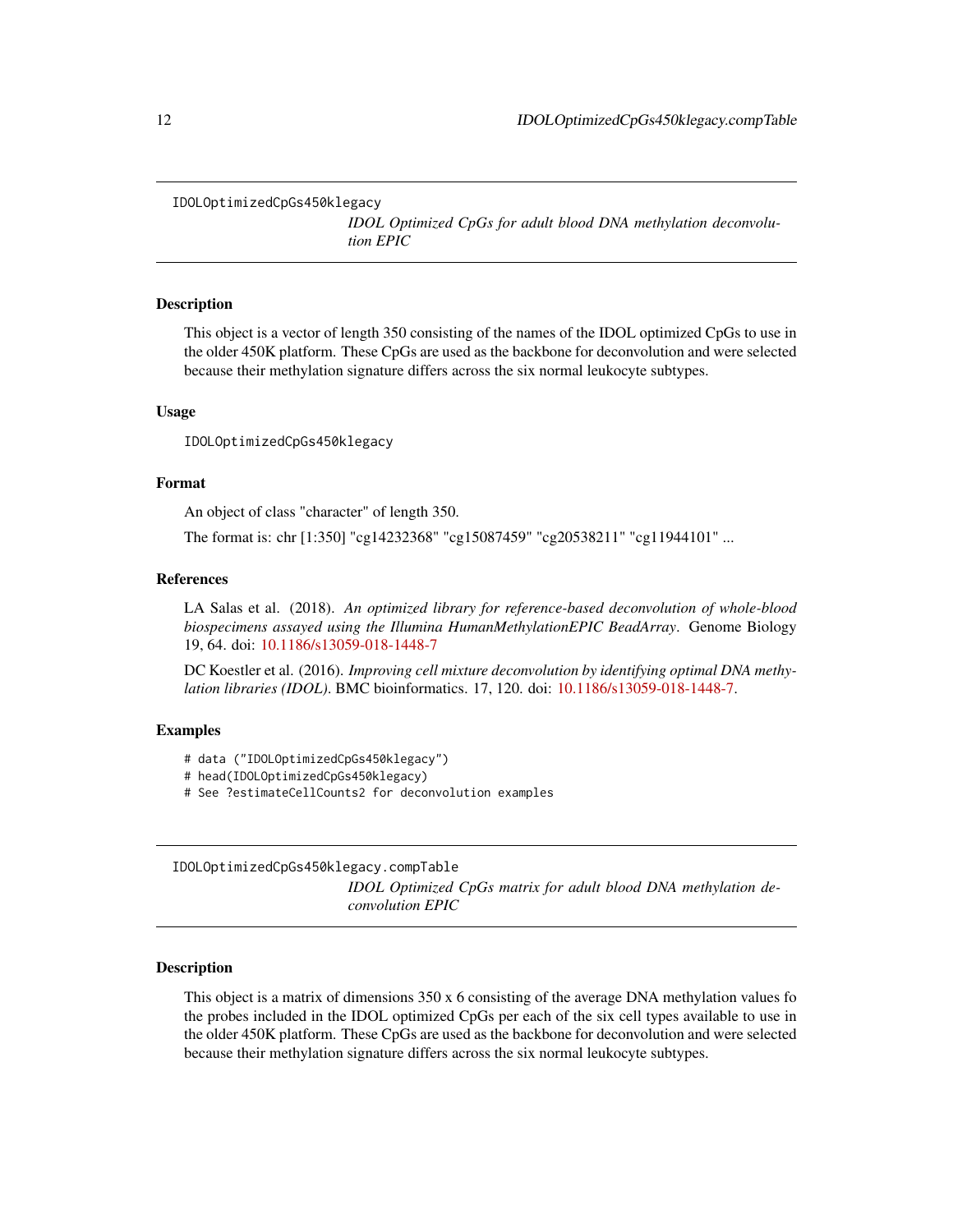### <span id="page-12-0"></span>Usage

IDOLOptimizedCpGs450klegacy.compTable

# Format

An object of class "matrix" of dimensions 450 x 6.

The format is: num [1:350, 1:6] 0.904 0.122 0.633 0.841 0.135 ...

#### References

LA Salas et al. (2018). *An optimized library for reference-based deconvolution of whole-blood biospecimens assayed using the Illumina HumanMethylationEPIC BeadArray*. Genome Biology 19, 64. doi: [10.1186/s13059-018-1448-7](https://dx.doi.org/10.1186/s13059-018-1448-7)

DC Koestler et al. (2016). *Improving cell mixture deconvolution by identifying optimal DNA methylation libraries (IDOL)*. BMC bioinformatics. 17, 120. doi: [10.1186/s13059-018-1448-7.](https://dx.doi.org/10.1186/s13059-018-1448-7)

### Examples

- # data("IDOLOptimizedCpGs450klegacy.compTable")
- # head(IDOLOptimizedCpGs450klegacy.compTable)
- # See ?estimateCellCounts2 for deconvolution examples (advanced user)

```
IDOLOptimizedCpGsCordBlood
```
*IDOL Optimized CpGs for umbilical cord blood DNA methylation deconvolution*

# Description

This object is a vector of length 517 consisting of the names of the IDOL optimized CpGs. These CpGs are used as the backbone for deconvolution and were selected because their methylation signature differs across the six normal leukocyte subtypes and the nucleated red blood cells.

# Usage

```
#data ("IDOLOptimizedCpGsCordBlood")
#head(IDOLOptimizedCpGsCordBlood)
#See ?estimateCellCounts2 for deconvolution examples
```
# Format

An object of class "character" of length 517.

The format is: chr [1:517] "cg12603453" "cg24765783" "cg06975018" "cg19708055" ...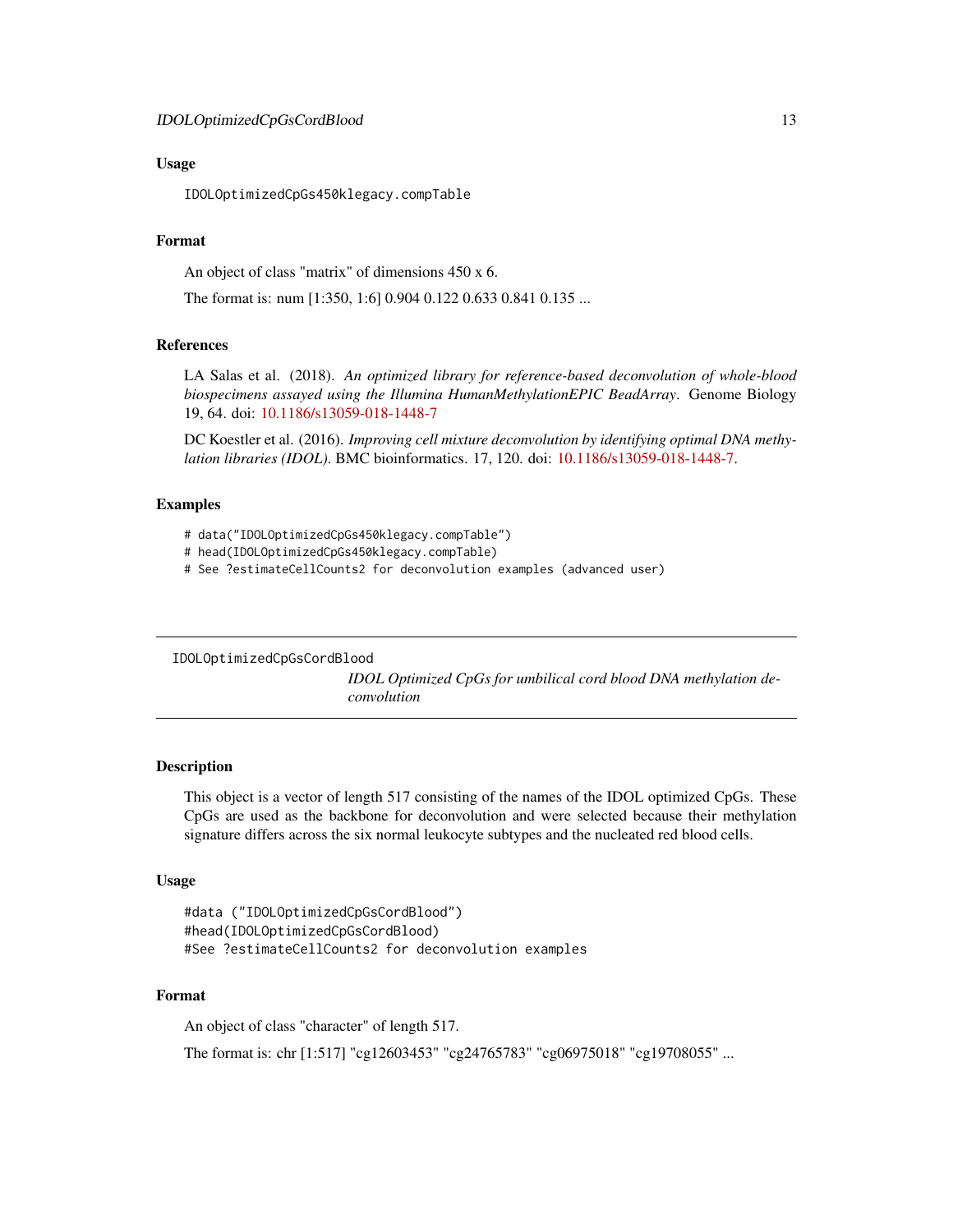#### <span id="page-13-0"></span>References

K Gervin, LA Salas et al. (2019) *Systematic evaluation and validation of references and library selection methods for deconvolution of cord blood DNA methylation data*. Clin Epigenetics 11,125. doi: 10.1186/s13148-019-0717-y

LA Salas et al. (2018). *An optimized library for reference-based deconvolution of whole-blood biospecimens assayed using the Illumina HumanMethylationEPIC BeadArray*. Genome Biology 19, 64. doi: 10.1186/s13059-018-1448-7.

DC Koestler et al. (2016). *Improving cell mixture deconvolution by identifying optimal DNA methylation libraries (IDOL)*. BMC bioinformatics. 17, 120. doi: 10.1186/s12859-016-0943-7.

#### Examples

#data ("IDOLOptimizedCpGsCordBlood") #head(IDOLOptimizedCpGsCordBlood) #See ?estimateCellCounts2 for deconvolution examples

libraryDataGet *libraryDataGet*

#### Description

Function to load the library data from ExperimentHub

### Usage

libraryDataGet(title)

#### Arguments

title title of the data, e.g., 'FlowSorted.Blood.EPIC'

#### Value

The function will look for the dataset in ExperimentHub and load the object

This function will return an object matching the title of the ExperimenHub

#### Examples

```
FlowSorted.Blood.EPIC <-
    libraryDataGet("FlowSorted.Blood.EPIC")
FlowSorted.Blood.EPIC
```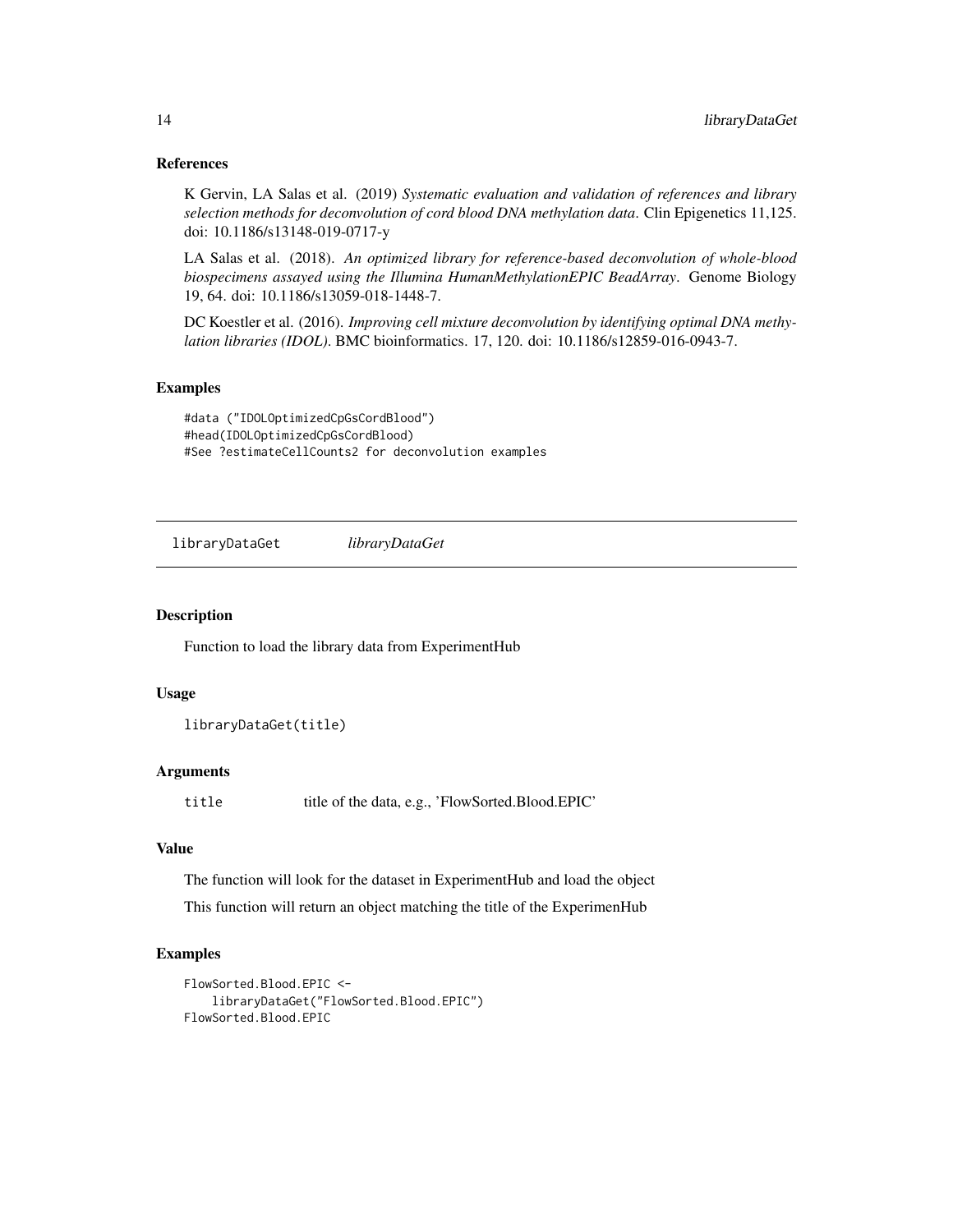#### <span id="page-14-0"></span>Description

This function predicts the underlying cellular composition of heterogeneous tissue types (i.e., WB) using the constrained projection procedure described by [Houseman et al. 2012.](https://dx.doi.org/10.1186/s12859-016-0943-7) This is equivalent to the internal projectCellType function in minfi, [Jaffe et al. 2014.](https://dx.doi.org/10.1186/gb-2014-15-2-r31) We recommend this function only for advanced users. Please preprocess your dataset filtering potential bad quality samples.

#### Usage

```
projectCellType_CP(
  Y,
  coefWBC,
  contrastWBC = NULL,
  nonnegative = TRUE,
  lessThanOne = FALSE
)
```
#### Arguments

| Y           | A J x N matrix of methylation beta-values collected from mixed/heterogeneous<br>biospecimen ( <i>i.e.</i> , Whole Blood). Target set. |
|-------------|---------------------------------------------------------------------------------------------------------------------------------------|
| coefWBC     | A J x K projection matrix; i.e., within-cell type mean methylation matrix across<br>J L-DMRs and K number of cell types               |
| contrastWBC | Contrast for cell composition predictions set to NULL by default. The user<br>should not modify this                                  |
| nonnegative | Should cell predictions be nonnegative. Defaults to TRUE                                                                              |
| lessThanOne | Should the predictions sum less than one. Default is FALSE                                                                            |

# Value

A N x K matrix of cell proportion estimates across the K cell types for each of the N subjects contained in the Target Set.

#### Examples

,

```
# Step 1: Load the reference library to extract the artificial mixtures
FlowSorted.Blood.EPIC <- libraryDataGet("FlowSorted.Blood.EPIC")
FlowSorted.Blood.EPIC
# Step 2 separate the reference from the testing dataset if you want to run
# examples for estimations for this function example
```
RGsetTargets <- FlowSorted.Blood.EPIC[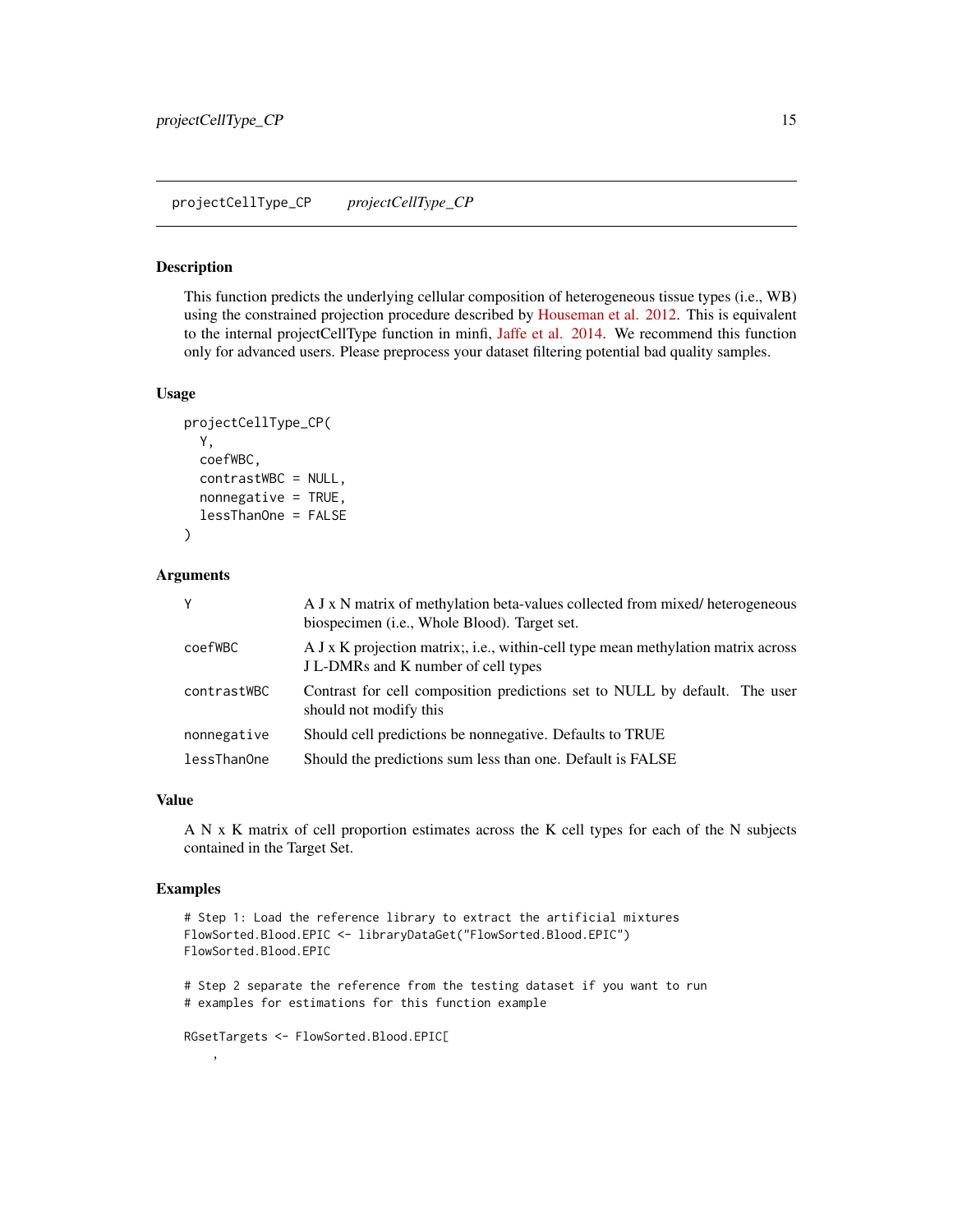```
FlowSorted.Blood.EPIC$CellType == "MIX"
]
sampleNames(RGsetTargets) <- paste(RGsetTargets$CellType,
    seq_len(dim(RGsetTargets)[2]),
    sep = ")
RGsetTargets
# Step 3: apply the CP approach using the preloaded matrix of IDOL.
# Deconvolute a target data set consisting of EPIC DNA methylation
# data profiled in blood, using your prefered method.
# You can use our IDOL optimized DMR library for the EPIC array. This object
# contains a matrix of dimensions 450 X 6 consisting on average methylation
# values obtained from the IDs of the IDOL optimized CpG probes. These
# CpGs are used as the backbone for deconvolution and were selected because
# their methylation signature differs across the six normal leukocyte
# subtypes.
head(IDOLOptimizedCpGs.compTable)
# If you need to deconvolute a 450k legacy dataset use
# IDOLOptimizedCpGs450klegacy.compTable instead
# We recommend using Noob processMethod = "preprocessNoob" in minfi for the
# target and reference datasets.
# Cell types included are "CD8T", "CD4T", "NK", "Bcell", "Mono", "Neu"
# If you need to normalize your data do not run with limited RAM. The
# normalization step requires a big amount of memory resources
if (memory.limit() > 8000) {
    propEPIC <- projectCellType_CP(
        getBeta(preprocessNoob(RGsetTargets))[IDOLOptimizedCpGs, ],
        IDOLOptimizedCpGs.compTable,
        contrastWBC = NULL, nonnegative = TRUE,
        lessThanOne = FALSE
    )
    head(propEPIC)
    percEPIC <- round(propEPIC * 100, 1)
}
```